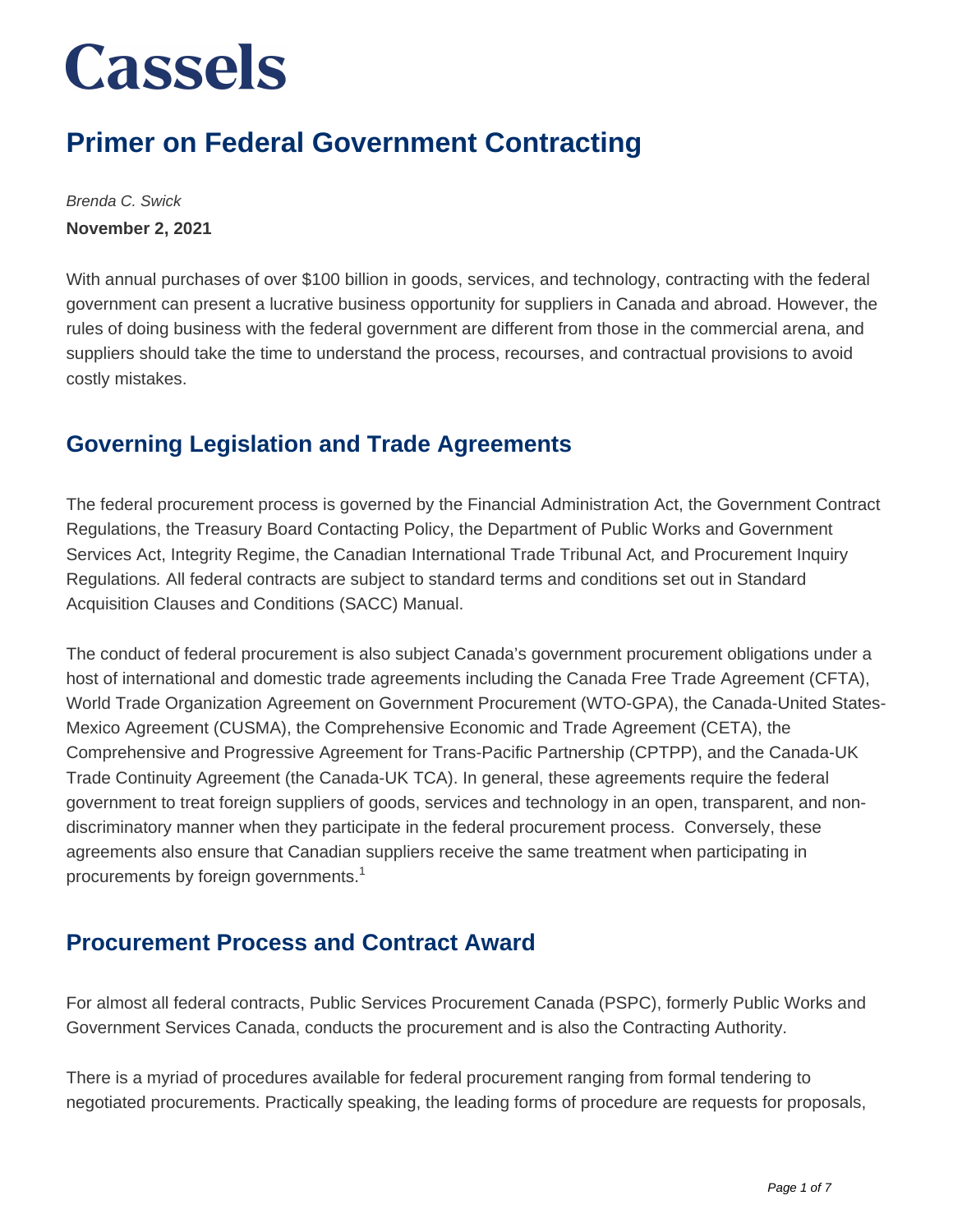standing offers and supply arrangements. Short listing by way of requests for qualifications may be used in more complex, high-value solicitations. All federal government procurement opportunities are published on https://buyandsell.gc.ca/.

Procurement laws generally provide that to be considered for an award, a bid must comply with all mandatory requirements in the request for proposal. In general, an award is to be made to the qualified bidder whose bid is responsive to the terms of the request for proposal or solicitation and is more advantageous to the government considering only price and the non-price related factors included in the bid document. Bidders who are debarred, suspended, or declared ineligible may not receive a contract award. In addition, there are procedures to allow a department to establish prequalification requirements, which could have the effect of excluding non-qualified bidders.

The federal procuring entity must disclose all criteria by which it will evaluate bidders' responses. Government purchasers that use undisclosed criteria to evaluate bidders' risk of being found liable for doing so. Although government purchasers are allowed to include significant reservations in a request for proposal, it still has a duty to conduct a fair competition and avoid making changes to the evaluation criteria during the evaluation process to contract award.

Procuring entities are generally free to set their own requirementswith some limited exceptions. Bidder submissions are generally evaluated based on, inter alia, the best value, which provides the procuring entity with more discretion to consider non-price factors in the evaluation of the bids.

### **Standard Terms and Conditions of Contract**

Standard government contractual terms and conditions found in the SACC Manual are incorporated by reference into procurement documents and resulting contracts. Although some terms and conditions counterparts are found in the commercial arena, a significant number of government contract clauses have no commercial equivalents.

### **Termination for Default**

This clause permits the government to terminate a contract for default where the contractor breaches the contract, i.e., fails to: deliver the supplies or perform the services within the time specified in the contract; make progress, thereby endangering performance of the contract; or perform any other material provision in the contract.

It also entitles the government to re-procure the supplies or services required under the terminated contract and charge the excess costs to the terminated contractor. The supplier will only be paid for items "accepted" by the government at the contract's price.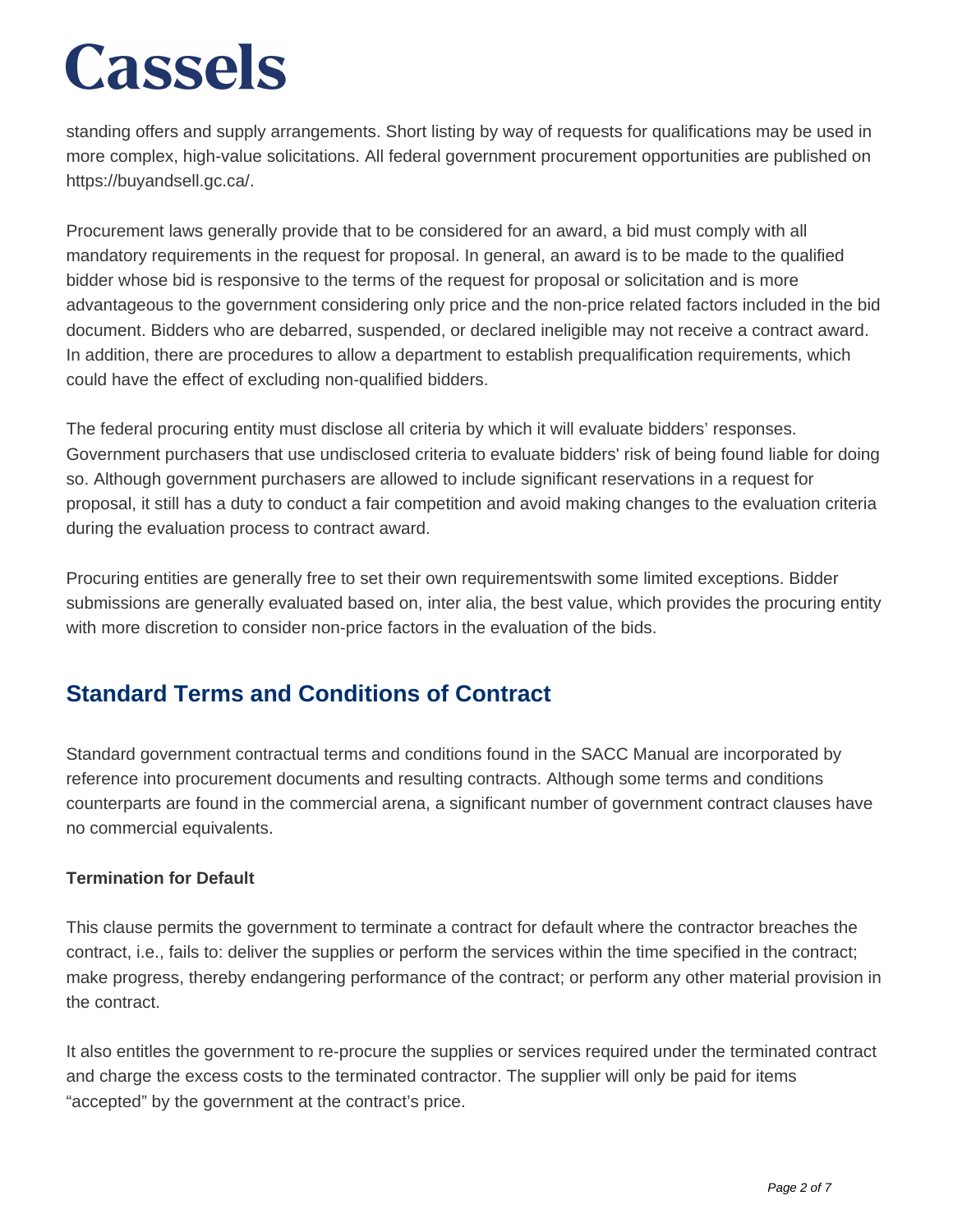### **Termination for Convenience**

This clause permits the government to terminate the contract, at any time, without cause, when it is in "the government's best interest." Termination for convenience may not be due to any fault on the part of the contractor but protects the government's interests by allowing it to cancel contracts for products that become obsolete or unnecessary. The government will make a compensation settlement for work performed, including a reasonable allowance for profit.

#### **Crown Liability**

Under the Policy on Decision Making in Limiting Contractor Liability in Crown Procurement Contracts, government contractors retain financial responsibility for losses arising as a result of the work under the contract and for liabilities arising from third-party claims. Although the Attorney General of Canada conducts all litigation for or against the Crown, b it may request that the contractor defend the Crown against a claim.

#### **Contract Changes**

This clause enables the government to make unilateral changes to the contract during performance, so long as those changes fall within the contract's scope. However, a change order cannot be issued to change the general nature of the contract. An equitable adjustment in price and delivery schedule is given if acceptable changes are ordered.

#### **MFN Pricing**

Most-favoured customer pricing clauses are often incorporated by reference from the SACC Manual. They generally require a to the contractor to charge prices that are not in excess of the lowest price charged to anyone else, including the bidder's most favoured customer, for the like quality and quantity of the goods, services or both.

#### **Payments**

The contract will specify the payment terms and invoicing requirements, i.e., smaller fixed-price contracts pay the total lump sum at the end of the contract, while larger contracts may allow you to invoice monthly for partial or progress payments. The contractor must repay progress payments if the work is not performed and accepted.

#### **Specifications**

The federal government contract will contain precise specifications. Suppliers are contractually bound to deliver the product or service described in the specifications. Failure to deliver a product meeting these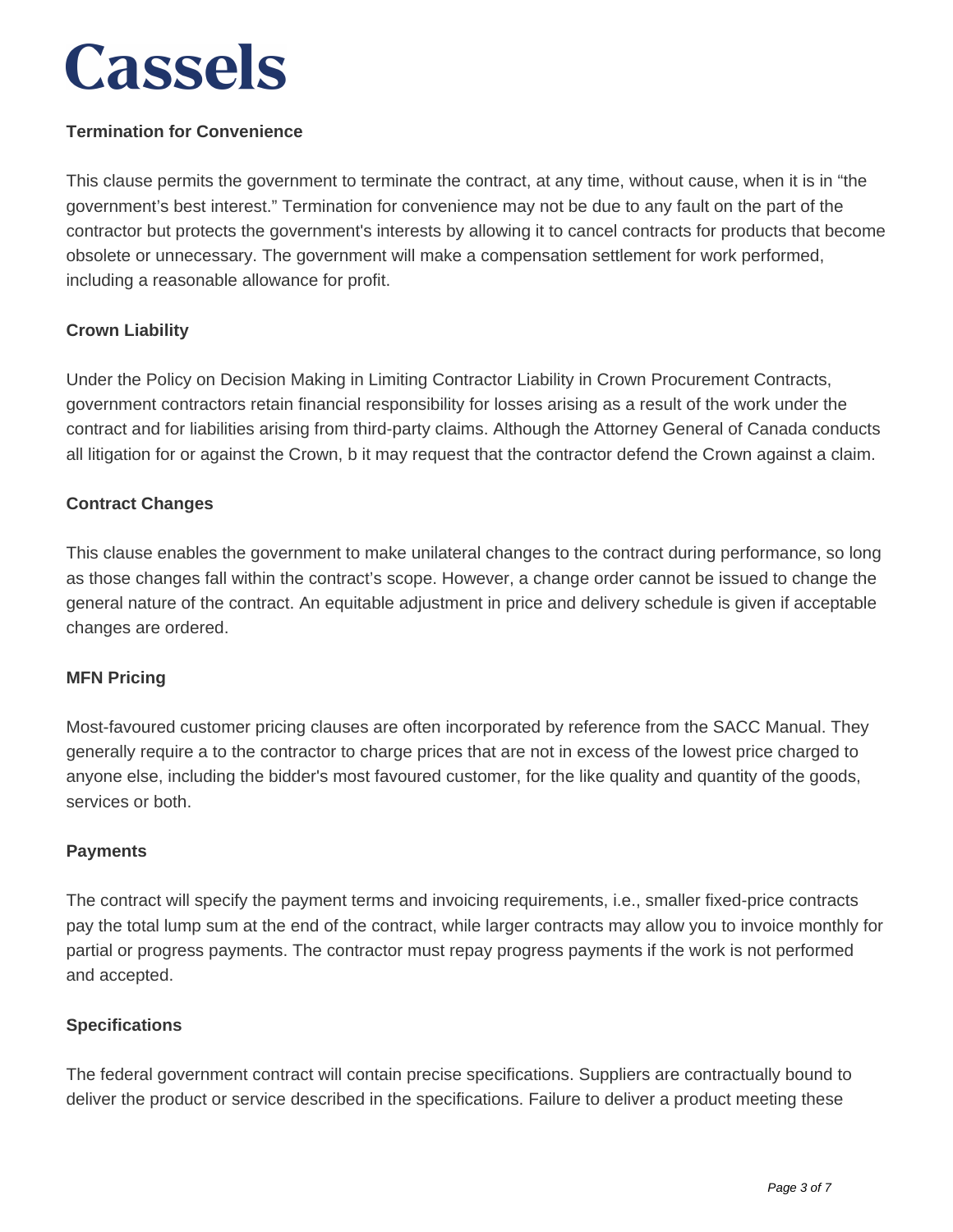terms may result in termination of your contract by default. Prior to bidding it is therefore important to understand all of the specifications.

### **Inspection and Testing Clause**

The government may inspect and test the items delivered to determine if they conform to contract requirements and specifications. The government will not accept a contractor's product unless it passes inspection and is accepted. The type and extent of inspection and testing depend largely on what is being procured and should be stated in the contract.

### **Assignment**

Government contracts will typically prohibit the transfer of an existing contract to another supplier without the express written permission of the purchasing entity. The extension of an existing contract does not typically require a new procurement provided the original contract explicitly provides for an option to extend.

### **Audit Rights and Contract Cost Principles**

The contract will contain detailed provisions regarding when and to what extent costs can be recovered under a government contract. Before a contractor may recover a particular cost it must be (a) allowable, (b) allocable, and (c) reasonable. The government may be entitled to recover any costs initially paid to the contractor but ultimately found not allowable, reasonable, or allocable to the work performed under the contract.

Under certain circumstances, the government will have the right to audit a contractor's price proposal prior to negotiations. The government may also audit pertinent records, books, and other data of the contractor at any time up to five years after final contract payment.

### **Debarment**

Contractors are subject to the federal government's debarment regime set out in the Integrity Regime and Ineligibility and Suspension Policy.

In general, a supplier will be automatically ineligible to contract with the federal government if it is convicted of a listed federal offence. The list of offences is very broad, and includes "integrity" or economic offences related to fraud, bribery, falsification of documents, specific offences under the Competition Act and Income Tax Act, as well as offences for stock manipulation, insider trading and lobbying and foreign corrupt practices. A supplier that is convicted of a listed offence will be automatically ineligible to participate in federal contracting for a period of 10 years. The PSPC retains some discretion to reduce a supplier's period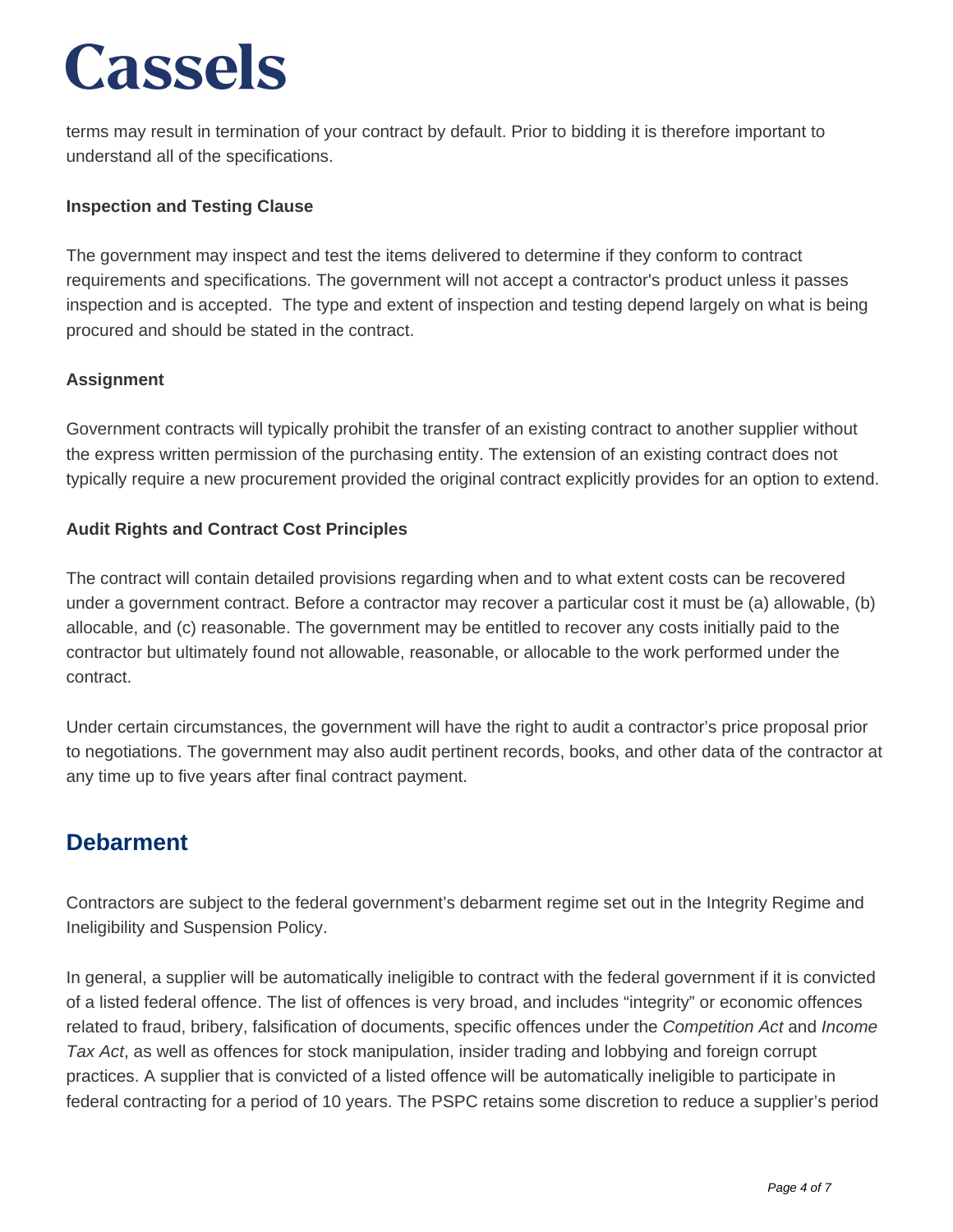of ineligibility by up to five years in appropriate circumstances through the use of an administrative agreement, provided that the supplier can demonstrate that it has co-operated with law enforcement or has taken steps to address the causes of the underlying conduct.

Canada has introduced a remediation agreement regime which permits Crown prosecutors to negotiate remediation agreements for certain criminal offences of an economic character, included those listed under the Integrity Regime, if it is in the public interest to do so. If a contractor voluntarily agrees to enter into a remediation agreement and a judge approves it, the contractor will be required to comply with the obligations imposed under the agreement in return for a stay of the charges. A remedial agreement will avoid the imposition of debarment on the contractor.

### **Defence Procurement**

The Defence Production Act gives the Minister of PWGSC the exclusive authority to acquire defence supplies required by the Department of National Defence and administer defence projects. The federal government has the right to invoke the National Security Exception (NSE) in any defence procurement. An NSE means that the federal government is exempt from trade rules requiring all bidders to be treated equally. It may also mean equipment must be made in specific countries and data must be stored or processed within Canada.

A Security Requirement Check List will form part of any defence contract. The SRCL identifies the security requirements for individuals, facilities and controlled goods and technology. The Contract Security Program provides security screening services for government contractors before they are entrusted with protected and classified information and assets of the government. The Controlled Goods Program administers the Controlled Goods Regulations. It is Canada's national domestic industrial security program to prevent the unauthorized transfer of tactical and strategic technology and assets, including missile technology, military equipment, and related intellectual property. Canadian and American contractors must be certified by the United States (U.S.)/Canada Joint Certification Program (JCP) to bid and work on contracts and conduct research requiring access to critical military technical data.

Major military procurements may be subject to the Industrial Technological Benefits (ITB) Policy administered by the Industry Science and Economic Development. The ITB Policy requires successful bidders to make investments in Canada an amount equal to the value of the contract.

### **Challenging Contract Awards**

A disappointed supplier has two basic options to complaint about a federal government procurement process. The supplier can complain to the Canadian International Trade Tribunal (CITT) for a breach of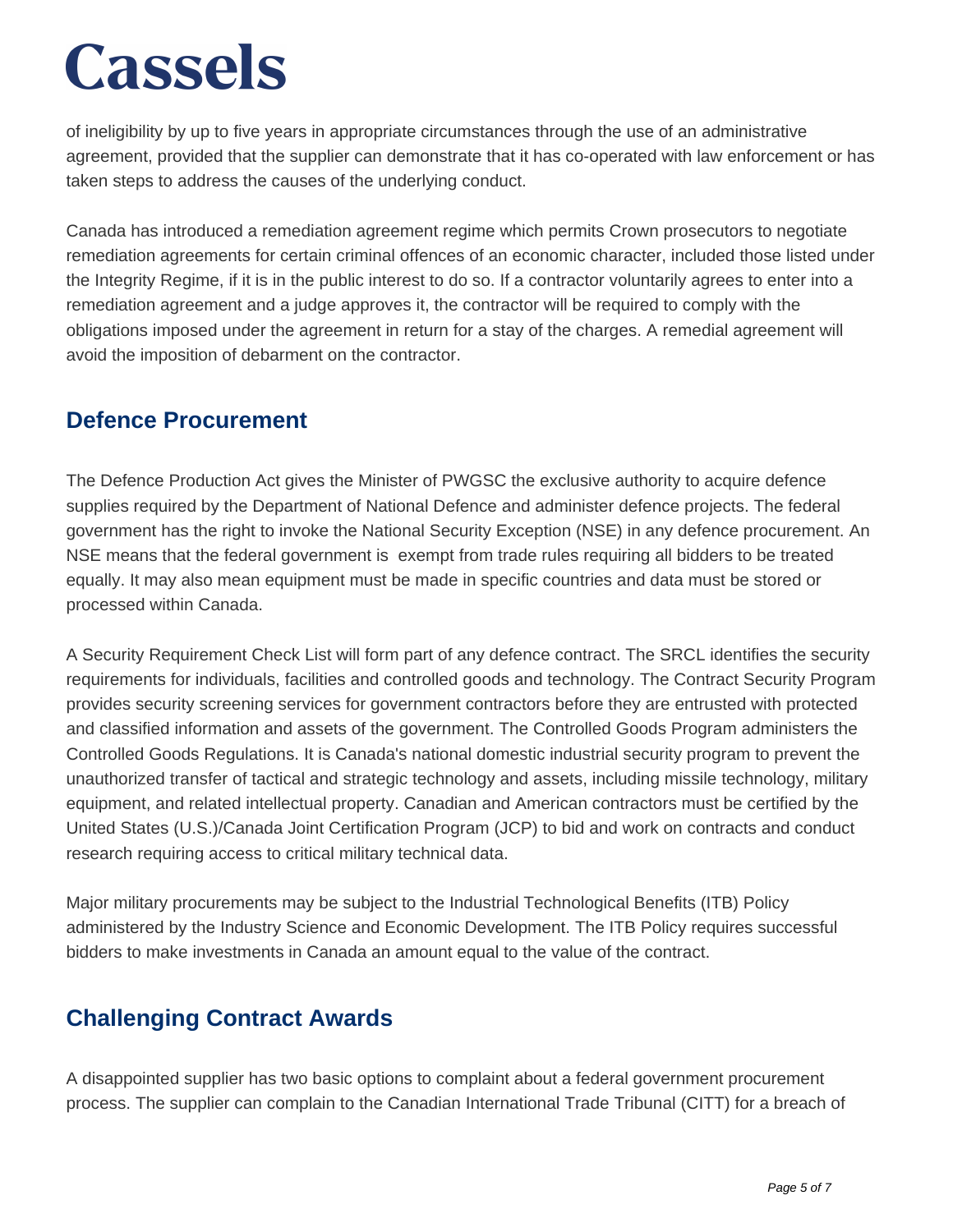Canada's obligations under applicable trade agreements. It may also file a claim for damages in the courts for a breach of contract under common law. In some circumstances it may also be possible to apply for judicial review of procurement or contract award before the Federal Court.

### **CITT Complaint**

Any aspect of the procurement process is subject to the bid protest regime administered by the CITT. The CITT hears complaints from suppliers regarding whether the federal government's procurement process or contract award is in compliance with the specific requirements under the applicable trade agreement.

Challenges may be brought on the grounds of a breach of one or more applicable international trade agreements, statutes, regulations, and contracts. Common grounds of complaint include improper tender documents, ambiguous evaluation criteria, restrictive or biased specifications or other requirements designed to favour one supplier, improper evaluation of the bids, use of undisclosed evaluation criteria, and arbitrary evaluations.

Under the bid protest regime, a supplier has two options: (1) it may object to the Contracting Authority (e.g., PSPC) and subsequently file a complaint with the CITT, if its objection is not resolved to is satisfaction; or (2) it may file a complaint directly with the CITT.

There are strictly enforced deadlines for filing an objection to the Contracting Authority or compliant to the CITT. Where an objection is made to Contracting Authority (e.g., PSPC) regarding a procurement, and relief is denied, a potential supplier may file a complaint with the CITT within 10 working days after the day on which the potential supplier had actual or constructive knowledge of the denial of relief. However, the objection to the Contracting Authority must have been made within 10 working days after the day on which the basis of the objection became known or reasonably should have become known.

Alternatively, a potential supplier may file a complaint directly to the CITT within 10 working days after the day on which the basis of the complaint became known or reasonably should have become known.

It is often a matter of interpretation as to when the basis of an objection became known or reasonably should have become known or when a complainant had actual or constructive knowledge of the denial of relief. It is therefore important for the complainant to document discussions with the Contracting Authority. The CITT tends to find that complainants became aware of the basis of their complaint at the time of its debriefing with the Contracting Authority.

If the CITT determines that a solicitation, proposed award or contract award does not comply with statute or an international trade treaty requirement, it may recommend that PSPC implement any combination of the following remedies: terminate the contract, issue a new solicitation, award a contract or award damages for lost profits. It may also recommend that PSPC pay all of the complainant's bid and proposal preparation